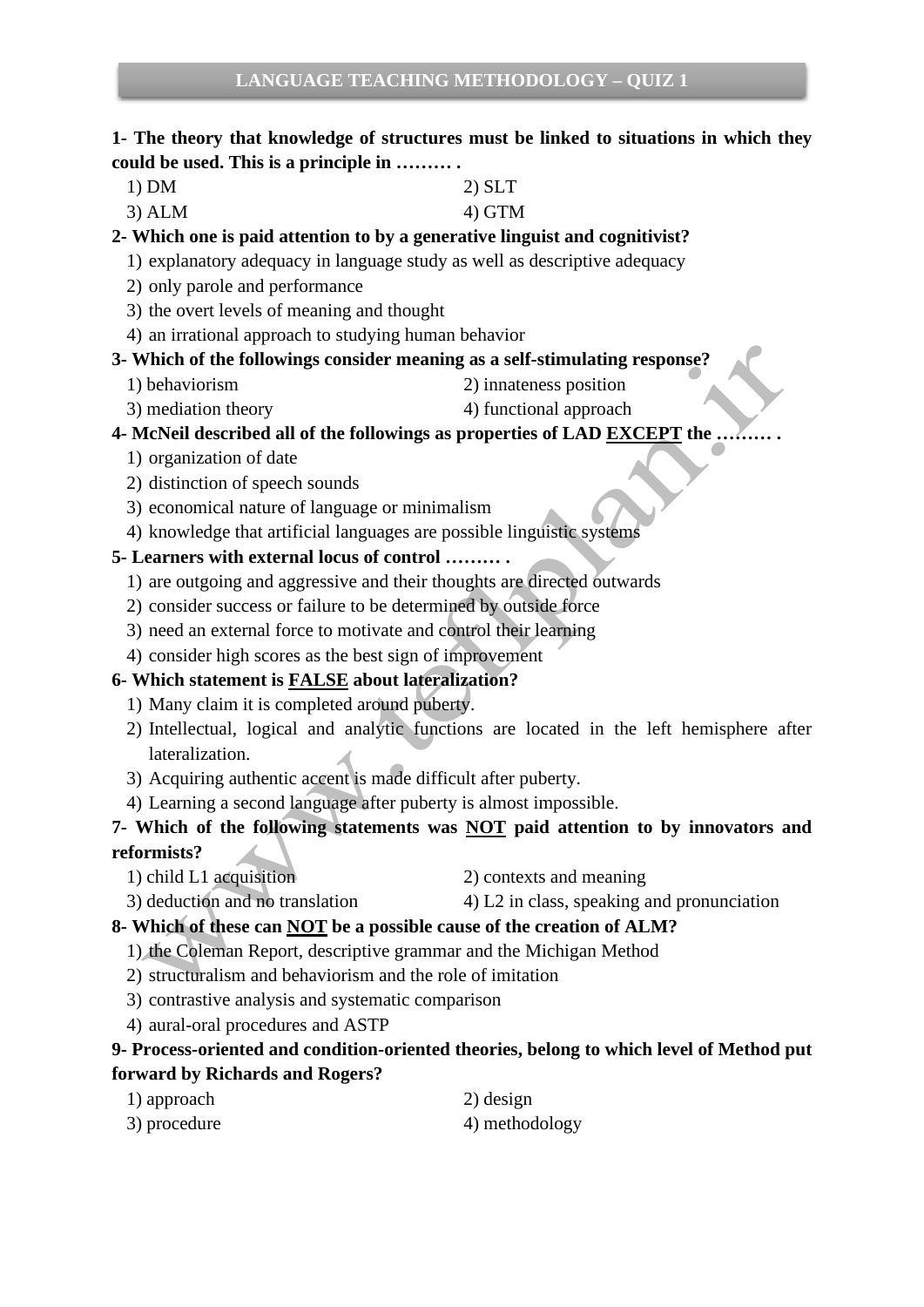## **10- The set of features common to both Direct and Audiolingual methods are ……… .** 1) conducting classes in L2 and emphasizing correct pronunciation 2) teaching concrete vocabulary and immediate reinforcement 3) oral introduction of new materials and dependence on repetitive drills 4) inductive teaching of grammar and the use of contrastive analysis **11- Which of the followings is NOT a basic tenet of constructivism?** 1) individual construction of reality and interactionist theories 2) passive learner participation and global community 3) collaboration, biological timetables and developmental stages 4) social context and individual cognitive development **12- Situational Language Teaching adopts a ……… .** 1) notional syllabus 2) situational syllabus 3) structural syllabus 4) functional syllabus **13- According to Piaget it is at this stage of child intellectual development that a child is capable of abstraction and indirect perception.** 1) preoperational stage 2) sensorimotor stage 3) concrete operational stage 4) formal operational stage **14- Coordinate and compound bilingualism are distinguished from each other mainly in terms of ……… .** 1) the nature of meaning systems 2) the possibility of code-switching 3) the use of creative construction 4) the variability of the linguistic system **15- Which statement is NOT true about Piaget and his constructivistic views?** 1) cognitive development and linguistic experience are interdependent 2) biological timetables and stages of developments are basic 3) social interaction is the main cause of cognitive development 4) children possess conceptual interpretive abilities for categorizing the world **16- Problem solving, translation, and memorization are recommended in ……… .** 1) behavioristic psychology 2) humanistic psychology 3) cognitive psychology 4) faculty psychology **17- Which option suggests that UG does NOT lead to a fixed competence in children?** 1) principles and parameters 2) idealization 3) heterogeneous competence 4) T-G theory **18- All of followings are cognitive strategies EXCEPT ……… .** 1) to negotiate meaning 2) to comprehend input 3) to store for future use what they have learned 4) to develop facility in using the learned material **19- In contrast to respondent conditioning, operant conditioning ……… .** 1) accounts for most of animal learning 2) overemphasizes the importance of stimuli 3) emphasizes both rote and meaningful learning 4) is based on emitted responses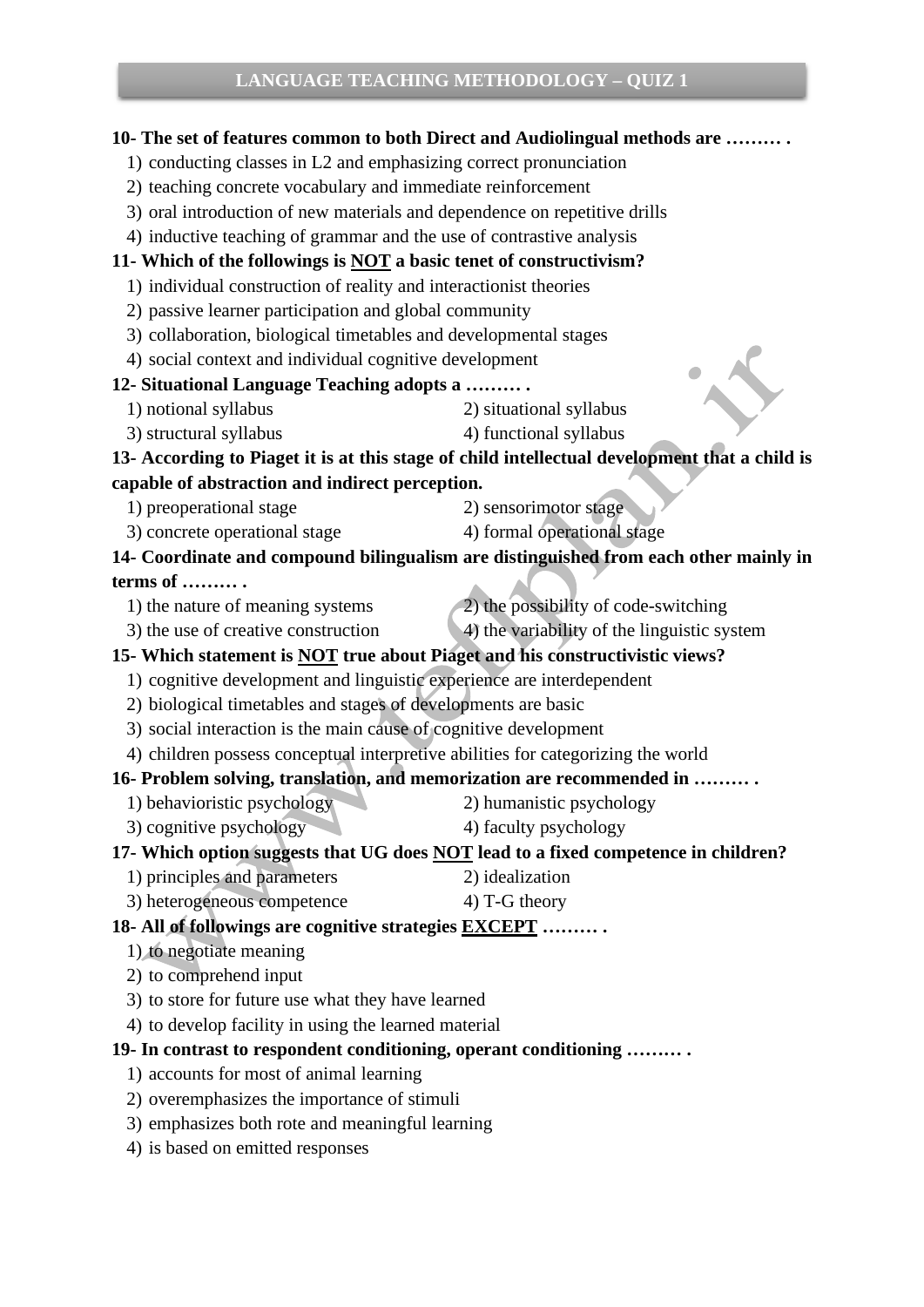### **20- Anthropological evidence shows that we should NOT deny the role of ……… in second language learning.**

- 1) attitudes and biological timetables 2) society and cultural attitudes
- 
- 
- 3) language ego 4) innateness and culture

### **21- Which statement is NOT true about the concept of equilibration and equilibrium?**

- 1) Equilibration is the progressive interior organization of knowledge in a stepwise fashion 2) Cognitive equilibrium of adulthood provides significant motivation for language acquisition
- 3) Cognition develops in accordance with moving from states of uncertainty and disequilibrium to resolution and equilibrium
- 4) Learners' language egos are affected in how they communicate to bring on affective equilibrium

# **22- According to Richards and Rogers (1986), the language teaching curricula can be**

**included in the concepts of ……… .**

- 1) approach 2) method
- 3) design 4) technique

### **23- Vygotsky's zone of proximal development ……… .**

- 1) amounts to the child's potential linguistic development
- 2) is the core of the cognitive psychological school of L2 acquisition
- 3) is the distance between a child's linguistic and cognitive capacity
- 4) gives weight to socially mediated interaction

### **24- According to Brown (2001), ……… refers to the general demagogical practices including the theoretical underpinnings and related research.**

- 1) methodology 2) approach
	- $3)$  method  $4)$  design
		-

### **25- Which of the following is NOT a function of "the role of instructional materials"?**

- 1) defining linguistic content in terms of language elements
- 2) defining the form of material
- 3) defining intensity of syllabus coverage
- 4) defining day-to-day learning objectives

### **26- Which of the followings can you relate to DM?**

- 1) Berlitz Method; direct association between forms and meanings in L1; question and answer; vocabulary over grammar
- 2) a naturalistic approach; exposure to L1; monolingual approach; self-correction
- 3) induction; speech and listening; accuracy
- 4) decline of DM because of the Coleman Report; spontaneous use of L1; culture including history, geography and daily lives; thinking in L2

### **27- Which factor is NOT an affective variable?**

- 1) self-concept 2) perseverance
- 3) attitude 4) aptitude